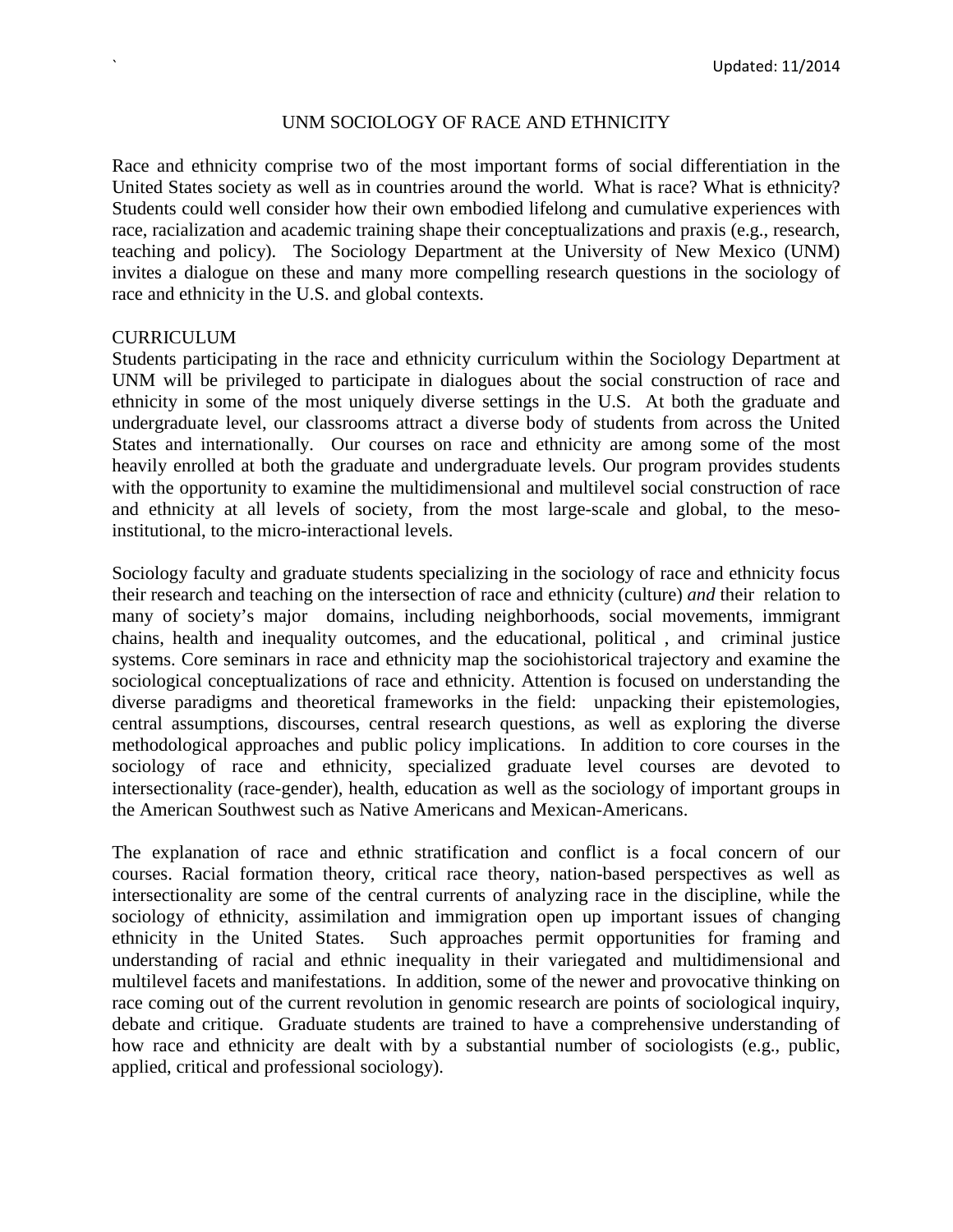## **COURSES**

The courses offered in the undergraduate curriculum address both national and more specialized contexts of race and ethnic relations and inequality. They include: Soc. 216 The Dynamics of Prejudice (the social constructions of inequalities by race, ethnicity, and immigrant status, as well as gender, class, sexuality, nationality, disability, and age); Soc. 326 Sociology of New Mexico (New Mexico as a social system, including ethnic groups and inter-group relations); Soc. 328 Sociology of Native Americans (Native American peoples in historical, comparative and contemporary perspective in the U.S. and/or other countries); Soc. 420 Race and Cultural Relations (comparative and structural analysis of intergroup relations in the United States and/or other countries and regions); Soc. 428 Sociology of Mexican-Americans (Mexican-Americans in historical, comparative and contemporary perspective and in light of theories of race and ethnicity); and, Soc. Race, Class and Crime (the relationships of race, ethnicity, and socioeconomic status to involvement in criminal behavior and social control). The graduate courses take advanced approaches to the issues arising in the areas in race and ethnicity. They include Soc. 520 Race and Cultural Relations (historical and comparative analysis of race and ethnic relations in the U.S., with comparative reference to Western Europe, Latin America, Asia), and, Soc. 528 Sociology of Mexican-Americans (Mexican-Americans in historical, comparative and contemporary perspective and in light of theories of race and ethnicity);

# RESEARCH INTERESTS

Graduate students in sociology entertain a wide range of interests in their comprehensive, master's theses and doctoral dissertations. Faculty members incorporate race and ethnicity into their publications in a variety of ways. They include the intersection of race and ethnicity with the sociology of education; violence against Native Americans; ethnopolitical mobilization of Mexican-Americans; health, race and Native Americans; race and crime; race and ethnic identity formation; race and the census; and the sociology of ethno-racial social movements.

## AFFILIATED PROGRAMS

The Department of Sociology at UNM values inclusive excellence in research, teaching, and service. Beyond having diverse faculty, the Department engages in curricular partnerships with a host of academic programs on campus, including the Southwest Hispanic Research Institute, Africana Studies, Chicana/o Studies, Native American Studies, the Robert Wood Johnson Center for Health Policy (RWJCHP), and the Center for Regional Studies. These programs provide Sociology faculty and graduate students unique curriculum offerings and perspectives from a majority-minority state in the Southwest, useful for research, teaching, and academic administration. In addition, Sociology faculty regularly serve on the committees of study for graduate students in other departments, such as Anthropology, History, American Studies and departments in the College of Education.

Co-founded in 2009 and directed by Sociology faculty, the mission of the Institute for the Study of "Race" and Social Justice, housed at the RWJCHP, is to promote the establishment of empirical, theoretical and methodological clarity about "race" that draws on cutting-edge thinking from multiple disciplines and diverse empirical traditions. The Institute seeks to develop ways of empirically measuring "race" and assessing racialization processes in order to develop strategies for ameliorating race-based inequality. The Institute has organized and participated in